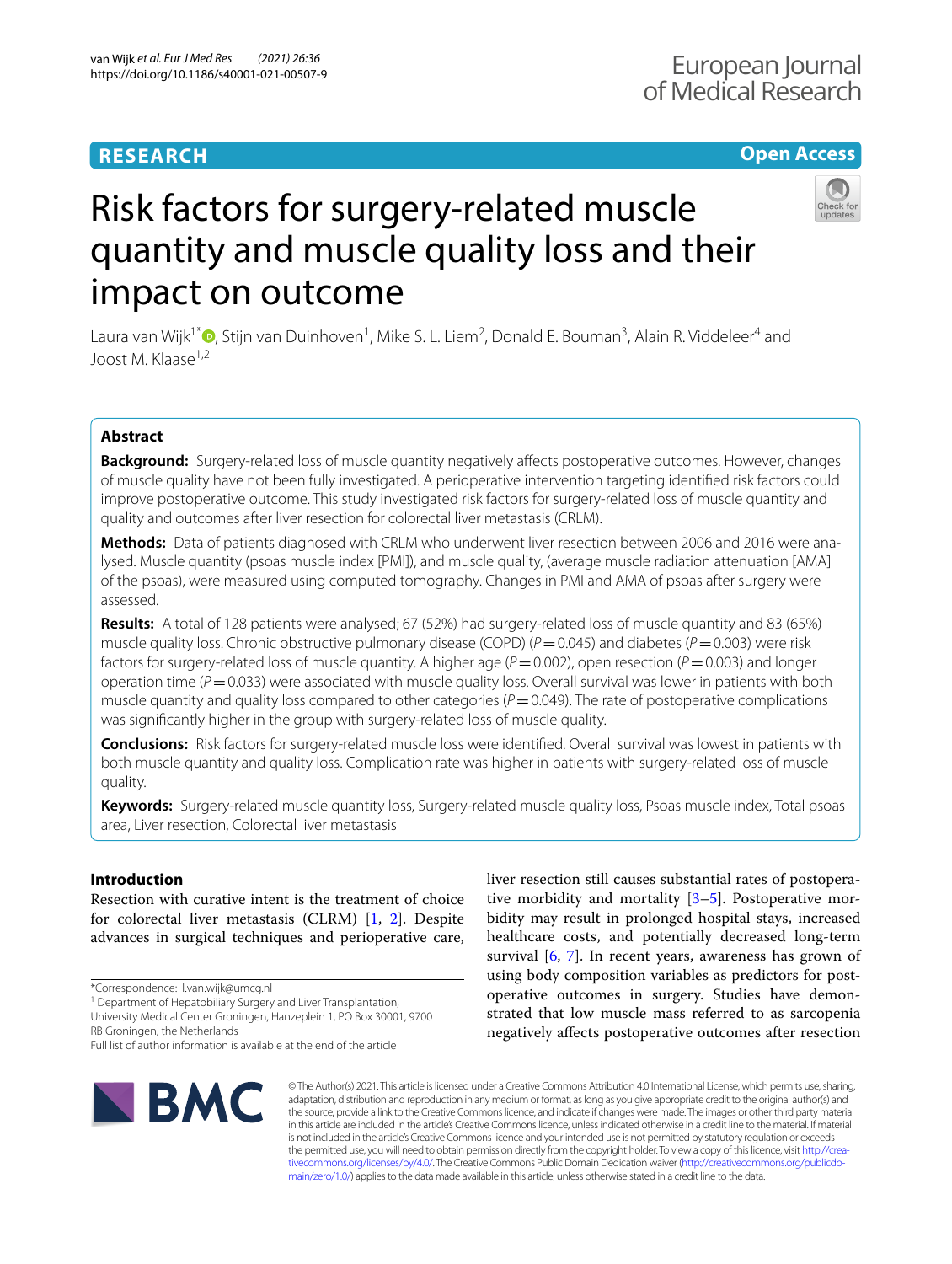for CRLM [[8](#page-8-6), [9](#page-8-7)], and preoperative sarcopenia is associated with poor overall survival in patients with various solid tumours  $[10]$  $[10]$ . In addition, there is increasing evidence that preoperative low muscle radiation attenuation as a measure of muscle quality, also referred as myosteatosis, is also an important prognostic factor for impaired outcome in patients with cancer [\[11](#page-8-9)–[13\]](#page-8-10).

Although the impact of preoperative body composition variables has been well described in literature, less studies have investigated the process of surgery-related changes in muscle quantity and quality. Recent reports have suggested that loss of muscle quantity after surgery is associated with decreased quality of life and shortterm outcomes  $[14–16]$  $[14–16]$  $[14–16]$ . In addition, the negative impact of this so-called surgery-related muscle loss (SML) on long-term survival after pancreatic surgery was recently demonstrated [[17\]](#page-9-1). However, these studies only concern muscle quantity. There is minimal literature describing surgery-related changes in muscle quality [\[18](#page-9-2)].

Furthermore, through identifying risk factors for surgery-related loss of muscle quantity and quality, perioperative intervention might prevent or reduce SML and subsequently improve postoperative outcomes. Being aged above 65 years and diabetes were reported to be independent risk factors for clinically relevant loss of muscle quantity within 1 week of gastric cancer surgery [[16\]](#page-9-0). Risk factors for surgery-related loss of muscle quality have not yet been described. The aim of this study is to identify risk factors for surgery-related loss of both muscle quantity and quality after liver resection for CRLM. In addition, we also investigate the impact of surgery-related loss of muscle quantity and quality on overall survival.

### **Material and methods Patients**

This retrospective study included patients who had undergone liver resection for CRLM at Medisch Spectrum Twente, Enschede, The Netherlands between October 2006 and September 2016. Patients were selected from a liver resection database containing prospectively collected patient, treatment, and outcome data. The inclusion criteria were (i) patients resected for CRLM with available and (ii) pre- and postoperative abdominal computed tomography (CT) scans (within 6 weeks before and 3 weeks after surgery). All patients were treated according to a multimodal Enhanced Recovery After Surgery (ERAS) pathway [[19\]](#page-9-3). Postoperative CT scans were performed as part of a standard protocol and used as the baseline for oncological follow-up from 2011 onward. This study was approved by the Institutional Review Boards of the University Medical Center Groningen (Research registration number: 201800063) and Medisch Spectrum Twente.

### **Data collection**

For each patient enrolled in the study, the following data were collected: patient characteristics, including age, sex, patient length, preoperative body mass index (BMI), preoperative carcinoembryonic antigen (CEA) blood level, and comorbidity, including the Charlson Comorbidity Index (CCI) and American Society of Anaesthesiologists (ASA) risk score; and surgical parameters, such as the type of operation (i.e., minor [<3 segments] or major  $[ \geq 3$  segments] resection, open or laparoscopic resection, and whether resection was combined with radiofrequency ablation [RFA]), operation time, and blood loss. Postoperative characteristics were also collected, which included all complications, complications clustered according to Clavien–Dindo scores (with major complications being defined as grade  $>$  3), and hospital length of stay. Follow-up survival data were collected from the patient charts.

### **Image acquisition**

When multiple CT examinations were available within 6 weeks before and 3 weeks after surgery, the CT scans closest to the day of surgery were selected. All acquired scans had a slice thickness of 1–5 mm, using a  $512 \times 512$ matrix. After the CT images were anonymised, they were exported from the Picture Archiving and Communication System (PACS) and stored in Digital Imaging and Communications in Medicine (DICOM) format for analysis.

### **Image analysis**

As in previous studies investigating surgery-related muscle loss, the surgery-related change in muscles was evaluated using the Total Psoas Area (TPA) measured by abdominal CT at the level of the third lumbar vertebra [[14](#page-8-11), [15](#page-8-12), [18](#page-9-2)]. The border of the psoas muscle was manually outlined by an experienced board (board certified radiologist, 12 years of experience, and experienced researcher) using in-house developed analysis software (SarcoMeas 0.54). The TPA was computed as the sum of all muscle voxels within the drawn cross-sectional areas of the right and left psoas muscles, where muscle is defined as a radiation attenuation from  $-29$  to  $+150$  Hounsfield units [[20](#page-9-4)]. The TPA was normalised for the patient's height by dividing the muscle area (in  $\text{cm}^2$ ) by the square of the patient's height (in meters), resulting in the Psoas Muscle Index (PMI  $\text{cm}^2/\text{m}^2$ ) [[21\]](#page-9-5). The average muscle radiation attenuation (AMA) in Hounsfield units (HU) of the measured psoas voxels was also calculated.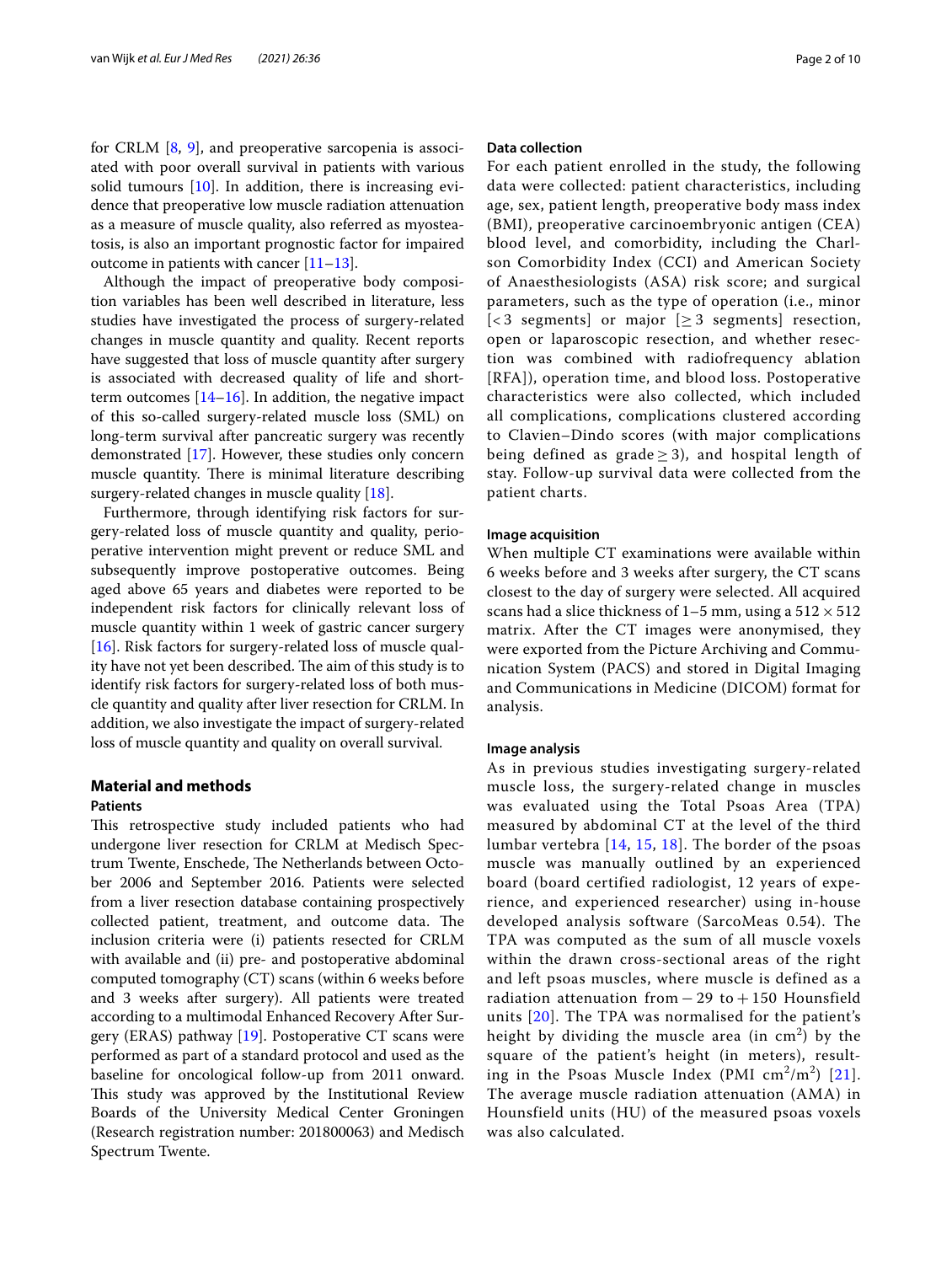### **Statistical analysis**

Continuous data are presented as the mean $\pm$ standard deviation or as medians and ranges as appropriate. Categorical data were presented as quantity and proportion. Descriptive statistics were used to analyse the baseline characteristics of the study population. Characteristics and variables between patients with skeletal muscle loss and those without were compared using a two-sample independent *t* test for normally distributed numerical variables; a Mann–Whitney *U* test for numerical variables that were not normally distributed; and a Pearson  $X^2$  test for binary variables. Any variable with *P* < 0.10 in the univariate analysis was included in the multivariate regression analysis. A backward multivariate regression selection analysis was performed to identify independent risk factors for surgery-related muscle quantity and quality loss. The overall survival rates after surgical resection for CRLM were determined using the Kaplan–Meier method, and diferences between groups were compared using the log-rank test. The data were analysed using SPSS version 25 (IBM, Armonk, NY, USA).

### **Results**

### **Study population**

A total of 340 patients underwent surgery for CRLM during the study period. No suitable CT scans were available within the selected time frames in 155 patients and patient's height data were unavailable for 12 patients. In 45 patients, one or both CT scans were of insufficient quality to determine the TPA (for example, because of an incompletely visualised psoas muscle or excessive noise in non-diagnostic low-dose CTs). The remaining 128 patients were included in this study's analysis.

### **Baseline and intra‑operative characteristics**

Table [1](#page-3-0) lists the baseline and intra-operative characteristics of the study patients  $(n=128)$ . Their mean age was  $65.5 \pm 8.7$  years; 89 (69.5%) were men; and their mean BMI was  $25.6 \pm 3.1$  (kg/m<sup>2</sup>). Most patients had a Charlson Comorbidity Index (CCI) of 0 (80.5%), 19 (14.8%) patients had a CCI of I, and only six patients had a CCI of II or III (4.7%). Preoperative CT scans were performed with a mean time before operation of  $28.2 \pm 9.6$  days, whereas postsurgical CT scans were performed after a mean of  $7.1 \pm 3$  days. Only 15 patients (11.7%) underwent laparoscopic liver resection, which were all minor resections. Most (81.3%) of operations were resections without radiofrequency ablation. Mean operation time for all patients was  $134.2 \pm 61.6$  min.

### **Pre‑ and postoperative CT measures.**

The mean preoperative PMI was  $6.1 \pm 1.7 \text{ cm}^2/\text{m}^2$ . The mean postoperative PMI was  $6.0 \pm 1.6$  cm<sup>2</sup>/m<sup>2</sup>. In 67 (52%) of the 128 patients we found surgery-related loss of muscle quantity (PMI) with a mean loss of  $7.1\% \pm 5.7\%$ . Patients with loss of muscle quantity had a signifcantly higher preoperative PMI (6.4 [SD 1.7]) compared to patients without loss of muscle quantity (5.7 [SD 1.5])  $(P=0.014)$ .

The mean preoperative AMA of psoas was  $45.4 \pm 7.5$ HU. The mean postoperative AMA of psoas was  $42.5 \pm 9.5$  HU. In 83 (65%) patients we found surgeryrelated loss of muscle quality (AMA of psoas) with a mean loss of  $8.1 \pm 5.6$  HU. The preoperative AMA of the psoas was higher (46.9 HU [7.2]) in patients with surgery-related loss of muscle quality than in patients without surgery-related loss of muscle quality (42.7 HU [SD 7.1])  $P = 0.002$ ). Of the patients with loss of muscle quantity ( $n=67$ ), most patients ( $n=48$  [72%]) had also quality loss. Of the patients with loss of muscle quality  $(n=83)$ , most patients (*n*=48 [58%]) had also quantity loss. However, no significant association was found  $(P=0.091)$ . In this study, in the group with surgery-related loss of muscle quantity, a mean decrease in muscle volume of 7.1% was observed. In addition, in the group with quality loss, a decrease of 8.1 HU in radio density was observed.

### **Comparison of pre‑ and intraoperative characteristics of patients with and without loss of muscle quantity**

In Table [1](#page-3-0), comparisons of baseline and intra-operative characteristics between patients with and without loss of muscle quantity are presented. No signifcant diferences in baseline factors between the two groups were found. Examining the intraoperative characteristics, a signifcant difference  $(P=0.014)$  was found between the percentage of combined procedures (resection and radio frequency ablation) in the group with loss of muscle quantity (26.9%) versus the group without loss of muscle quantity (9.8%). Other intraoperative characteristics, such as open versus laparoscopic, minor versus major surgery, blood loss, and operation time, were not signifcantly diferent between the two groups.

### **Comparison of pre‑ and intraoperative characteristics of patients with and without loss of muscle quality**

Patients with surgery-related loss of muscle quality were on average older (66.9 years [SD 7.8]) than patients without surgery-related loss of muscle quality (62.7 years  $[SD 9.6]$ ) ( $P = 0.008$ ). No other significant differences in preoperative factors were found (Table  $1$ ). In patients with surgery-related loss of muscle quality, the rate of laparoscopic procedures was signifcantly lower (4.8%)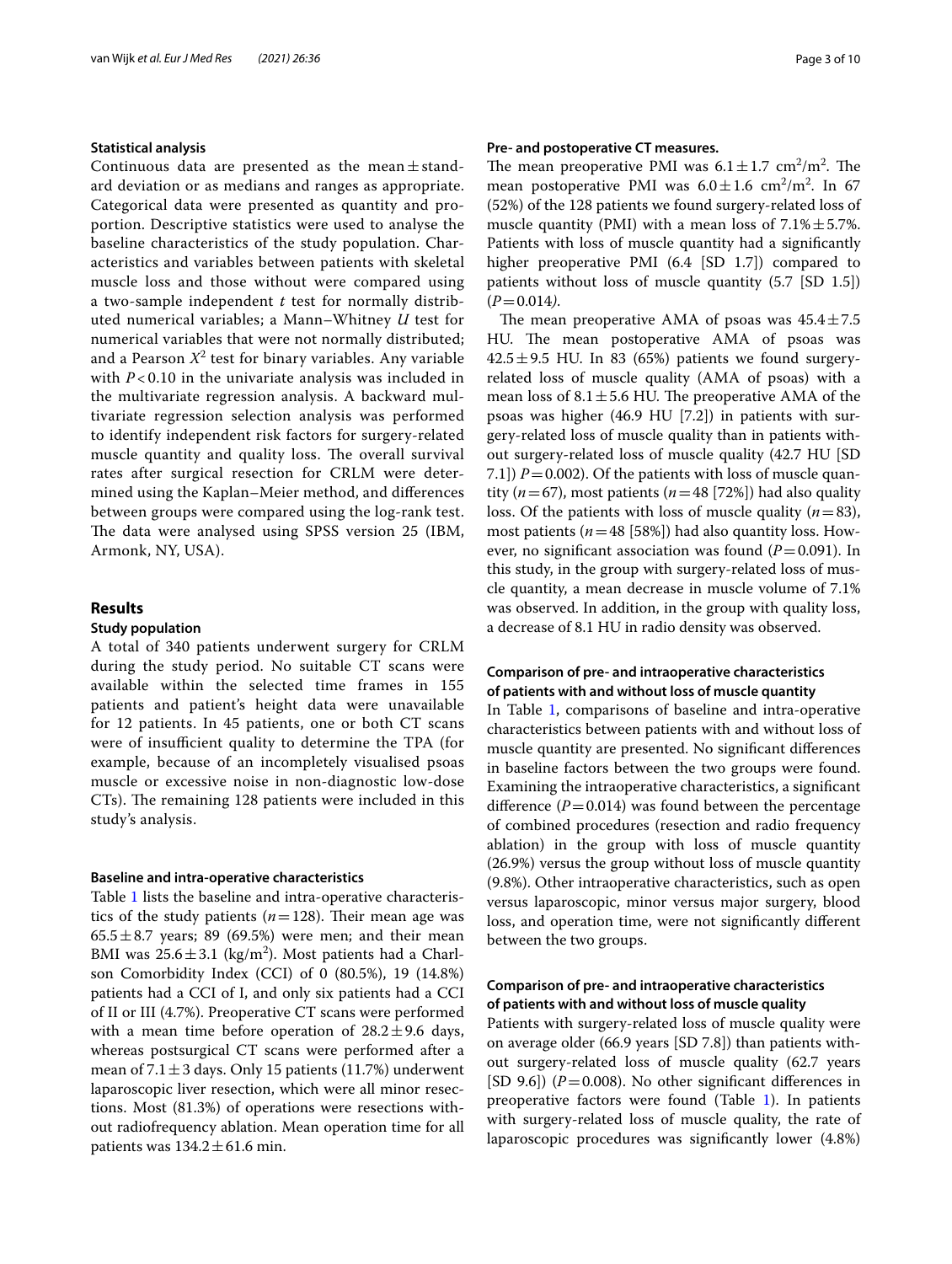<span id="page-3-0"></span>

| Factors                                         | (100%)<br>Total $n = 128$ | Muscle quantity loss<br>$n = 67$ (52%) | No muscle quantity loss<br>$n = 61(48%)$ | P-value | Muscle quality loss<br>$n = 83$ (65%) | No muscle quality loss<br>$n = 45(35%)$ | P-value |
|-------------------------------------------------|---------------------------|----------------------------------------|------------------------------------------|---------|---------------------------------------|-----------------------------------------|---------|
| Age, mean (SD), years                           | 65.5 (8.7)                | 65.4 (7.7)                             | 65.6 (9.6)                               | 0.896   | 66.9 (7.8)                            | 62.7 (9.6)                              | 0.008   |
| Sex, male                                       | 89 (69.5%)                | 50 (74.6%)                             | 39 (63.9%)                               | 0.249   | 62 (74.7%)                            | 27 (60.0%)                              | 0.085   |
| BMI, mean (SD), kg/m2                           | 25.6(3.1)                 | 25.9 (3.0)                             | 25.5 (3.2)                               | 0.473   | 25.8(3.1)                             | 25.5(3.1)                               | 0.677   |
| CEA <sup>a</sup> , median (IQR), µg/L           | 3<br>$6.3(2.8-22)$        | 5.7 (2.4-19.0)                         | $8.0(3.2 - 33)$                          | 0.146   | $6.5(2.9 - 35.0)$                     | 5.6 (2.6-15.0)                          | 0.322   |
| ASA score                                       |                           |                                        |                                          |         |                                       |                                         |         |
|                                                 | 14 (10.9%)                | 7 (10.4%)                              | 7 (11.5%)                                | 0.580   | 6 (7.2%)                              | 8 (17.8%)                               | 0.184   |
|                                                 | 107 (83.6%)               | 55 (82.1%)                             | 52 (85.2%)                               |         | 72 (86.7%)                            | 35 (77.8%)                              |         |
|                                                 | 7 (5.5%)                  | 5 (7.5%)                               | 2(3.3%)                                  |         | 5 (6.0%)                              | 2(4.4%)                                 |         |
| Comorbidities                                   |                           |                                        |                                          |         |                                       |                                         |         |
| Diabetes                                        | 7 (5.5%)                  | 5 (7.5%)                               | 2(3.3%)                                  | 0.298   | 5 (6%)                                | 2(4.4%)                                 | 0.707   |
| Chronic obstructive pulmonary disease           | 6(4.7%)                   | 5 (7.5%)                               | 1(1.6%)                                  | 0.120   | 4 (4.8%)                              | 2(4.4%)                                 | 0.924   |
| Charlson Comorbidity Index                      |                           |                                        |                                          |         |                                       |                                         |         |
|                                                 | 103 (80.5%)               | 53 (79.1%)                             | 50 (82%)                                 | 0.786   | 66 (79.5%)                            | 37 (82.2%)                              | 0.867   |
|                                                 | 19 (14.8%)                | 10 (14.9%)                             | 9 (14.8%)                                |         | 13 (15.7%)                            | 6 (13.3%)                               |         |
|                                                 | 5 (3.9%)                  | 3 (4.5%)                               | 2 (3.2%)                                 |         | 3(3.6%)                               | 2(4.4%)                                 |         |
| Ξ                                               | 1(0.8%)                   | 1 (1.5%)                               | 0(0.0%)                                  |         | 1(1.2%)                               | 0(0.0%                                  |         |
| CT scan                                         |                           |                                        |                                          |         |                                       |                                         |         |
| Time-frame pre-scan and OK, mean (SD),<br>days  | 28.2 (9.6)                | 28.4 (9.9)                             | 27.9 (9.2)                               | 0.755   | 27.1 (9.5)                            | 30.1 (9.5)                              | 0.091   |
| Time-frame OK and post-scan, mean (SD),<br>days | 7.1(3.0)                  | 7.4 (3.4)                              | 6.6 (2.5)                                | 0.130   | 6.7(2.7)                              | 7.6 (3.5)                               | 0.175   |
| Operation type                                  |                           |                                        |                                          |         |                                       |                                         |         |
| Laparoscopic/open                               | 15 (11,7%)/113 (88,3%)    | 6 (9.0%)/61 (91%)                      | 9 (14.8%)/52 (85.2%)                     | 0.308   | 4 (4,8%)/79 (95.2%)                   | 11 (24,4%)/34 (75,6%)                   | 0.001   |
| Minor/major                                     | 74 (57.8%)/54 (42.2%)     | 37 (55.2%)/30 (44.8%)                  | 37 (60.7%)/24 (39.3%)                    | 0.534   | 47 (56.6%)/36 (43.3%)                 | 27 (60.0%)/18 (40%)                     | 0.712   |
| Resection/resection + RFA                       | 104 (81.3%)/24 (18.8%)    | 49 (73.1%)/18 (26.9%)                  | 55 (90.2%)/6 (9.8%)                      | 0.014   | 65 (78.3%)/18 (21.7%)                 | 39 (86.7%)/6 (13.3%)                    | 0.248   |
| Operation parameters                            |                           |                                        |                                          |         |                                       |                                         |         |
| Blood loss, median (IQR), mL                    | 400 (200-750)             | 400 (187-700)                          | 400 (200-800)                            | 0.728   | 500 (200-763)                         | 300 (100-625)                           | 0.062   |
| Operation time, mean (SD), min                  | 134.2(61.6)               | 30.2 (58.9)                            | 38.8 (64.6)                              | 0.434   | 142.7 (65)                            | 118.1(51.1)                             | 0.035   |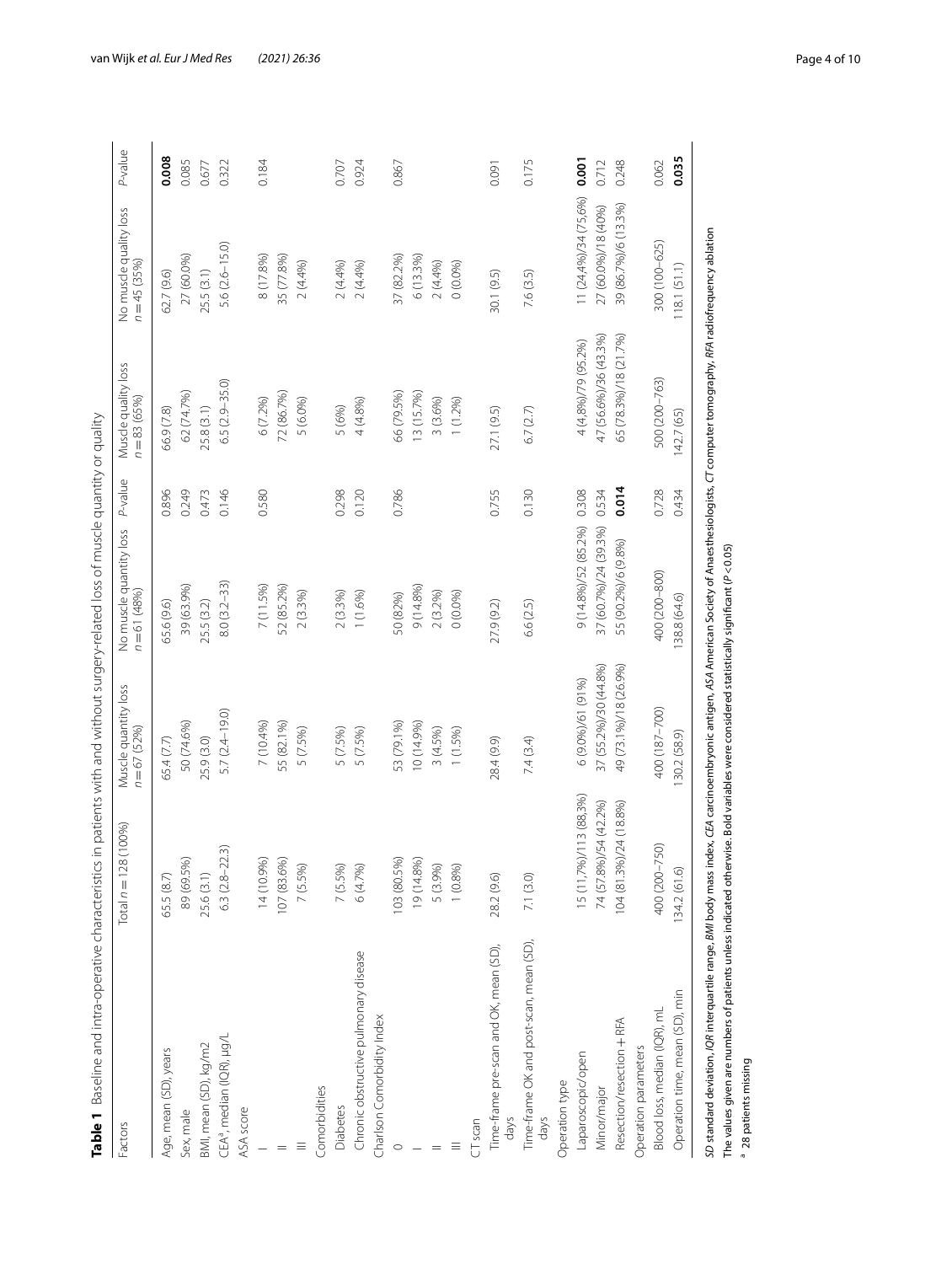<span id="page-4-0"></span>

| Table 2 Postoperative characteristics of patients with and without surgery-related loss of muscle quantity or quality |  |
|-----------------------------------------------------------------------------------------------------------------------|--|
|                                                                                                                       |  |

|                                           | Total $n = 128(100\%)$ | Muscle quantity<br>$loss n = 67 (52%)$ | No muscle<br>quantity loss<br>$n = 61(48%)$ | $P$ -value | Muscle quality<br>$loss n = 83$<br>(65%) | No muscle<br>quality loss $n = 45$<br>(35%) | P-value |
|-------------------------------------------|------------------------|----------------------------------------|---------------------------------------------|------------|------------------------------------------|---------------------------------------------|---------|
| Complicated postoperative<br>course       | 52 (40.6%)             | 25 (37.3%)                             | 27 (44.3%)                                  | 0.424      | 39 (47%)                                 | 13 (28,9%)                                  | 0.047   |
| Cardiopulmonary                           | 23 (18.0%)             | 10 (14.9%)                             | 13 (21.3%)                                  | 0.347      | 17 (20.5%)                               | 6(13.3%)                                    | 0.315   |
| Incisional SSI                            | $8(6.3\%)$             | 5(7.5%)                                | $3(4.9\%)$                                  | 0.552      | 6(7.2%)                                  | $2(4.4\%)$                                  | 0.534   |
| Intra-abdominal SSI                       | 10 (7.8%)              | 5(7.5%)                                | $5(8.2\%)$                                  | 0.877      | $8(9.6\%)$                               | $2(4.4\%)$                                  | 0.296   |
| Infectious, other                         | 6(4.7%)                | 5(7.5%)                                | $1(1.6\%)$                                  | 0.120      | $1(1.2\%)$                               | $1(2.2\%)$                                  | 0.658   |
| Bacteraemia                               | 2(1.6%)                | $2(3.0\%)$                             | $0(0.0\%)$                                  | 0.174      | 6(7.2%)                                  | $0(0.0\%)$                                  | 0.065   |
| Bile leak ( $\geq$ ISGLS Grade <i>B</i> ) | $5(3.9\%)$             | $1(1.5\%)$                             | $4(6.6\%)$                                  | 0.140      | 3(3.6%)                                  | $2(4.4\%)$                                  | 0.817   |
| DGE (grade $A$ , $B$ or $C$ )             | $5(3.9\%)$             | $2(3.0\%)$                             | $3(4.9\%)$                                  | 0.573      | $4(4.8\%)$                               | $1(2.2\%)$                                  | 0.469   |
| Thromboembolic event                      | 3(2.3%)                | $1(1.5\%)$                             | $2(3.3\%)$                                  | 0.505      | $2(2.4\%)$                               | $1(2.2\%)$                                  | 0.947   |
| Bleeding                                  | $1(0.8\%)$             | 1(1.5%)                                | $0(0.0\%)$                                  | 0.338      | $1(1.2\%)$                               | $0(0.0\%)$                                  | 0.460   |
| Single organ failure                      | 3(2.3%)                | 1(1.5%)                                | $2(3.3\%)$                                  | 0.505      | $2(2.4\%)$                               | $1(2.2\%)$                                  | 0.947   |
| Other                                     | 11 (8.6%)              | 5(7.5%)                                | $6(9.8\%)$                                  | 0.632      | $9(10.8\%)$                              | $2(4.4\%)$                                  | 0.217   |
| Clavien-Dindo $\geq$ 3                    | 18 (14.1%)             | $9(13.4\%)$                            | $9(14.8\%)$                                 | 0.830      | 13 (15.7%)                               | $5(11.1\%)$                                 | 0.479   |
| Length of hospital stay, mean<br>(SD)     | 9.7(5.3)               | 9.4(4.5)                               | 10.0(6.2)                                   | 0.522      | 10.3(4.3)                                | 8.6(6.8)                                    | 0.084   |

*SSI* surgical site infection, *ISGLS* International Study Group of Liver Surgery, *DGE* delayed gastric emptying, *SD* standard deviation, *CT* computed tomography The values given are numbers of patients unless indicated otherwise. Bold variables were considered statistically signifcant (*P*<0.05)

<span id="page-4-1"></span>

|  |  |  |  | <b>Table 3</b> Linear regression analysis of pre- and intraoperative factors associated with surgery-related loss of muscle quantity |  |
|--|--|--|--|--------------------------------------------------------------------------------------------------------------------------------------|--|
|--|--|--|--|--------------------------------------------------------------------------------------------------------------------------------------|--|

| Factors                                 | Univariate analysis         |            | Multivariate analysis |            |
|-----------------------------------------|-----------------------------|------------|-----------------------|------------|
|                                         | B (95% CI)                  | $P$ -value | B (95% CI)            | $P$ -value |
| Age (per 1 year increase)               | $0.036 (-0.161 - 0.234)$    | 0.716      |                       |            |
| Gender (male)                           | $-3.240(-6.928-0.448)$      | $0.085*$   |                       |            |
| BMI (per $kg/m2$ )                      | $0.132 (-1.063 - 1.326)$    | 0.828      |                       |            |
| $CEAa$ (per $\mu q/L$ )                 | $-0.007(-0.029-0.016)$      | 0.553      |                       |            |
| ASA grade                               |                             |            |                       |            |
|                                         |                             |            |                       |            |
| $\parallel$                             | $-2.099(-6.815-2.618)$      | 0.380      |                       |            |
| $\mathbb{H}$                            | $5.417 (-2.078 - 12.911)$   | 0.155      |                       |            |
| Comorbidity                             |                             |            |                       |            |
| <b>Diabetes</b>                         | 10.778 (3.466-18.091)       | 0.004      | 11.173 (3.937-18.408) | 0.003      |
| Chronic obstructive pulmonary disease   | $7.307 (-0.717 - 15.331)$   | $0.074*$   | 7.948 (0.165-15.731)  | 0.045      |
| Surgery                                 |                             |            |                       |            |
| Open resection (versus laparoscopic)    | $1.314 (-4.022 - 6.649)$    | 0.627      |                       |            |
| Major (versus minor)                    | $-1.465$ ( $-4.934-2.003$ ) | 0.405      |                       |            |
| Resection + RFA (versus only resection) | $2.419(-1.962-6.799)$       | 0.277      |                       |            |
| Blood loss (per ml)                     | $-0.001(-0.003-0.001)$      | 0.383      |                       |            |
| Operation time (per min)                | $-0.002(-0.026-0.030)$      | 0.884      |                       |            |

*BMI* body mass index, *CEA* carcinoembryonic antigen, *ASA* American Society of Anesthesiologists, *RFA* radiofrequency ablation

Bold variables were considered statistically signifcant (*P*<0.05). \*Variables that were taken into the multivariable analysis (*P*<0.010)

<sup>a</sup> 28 patients missing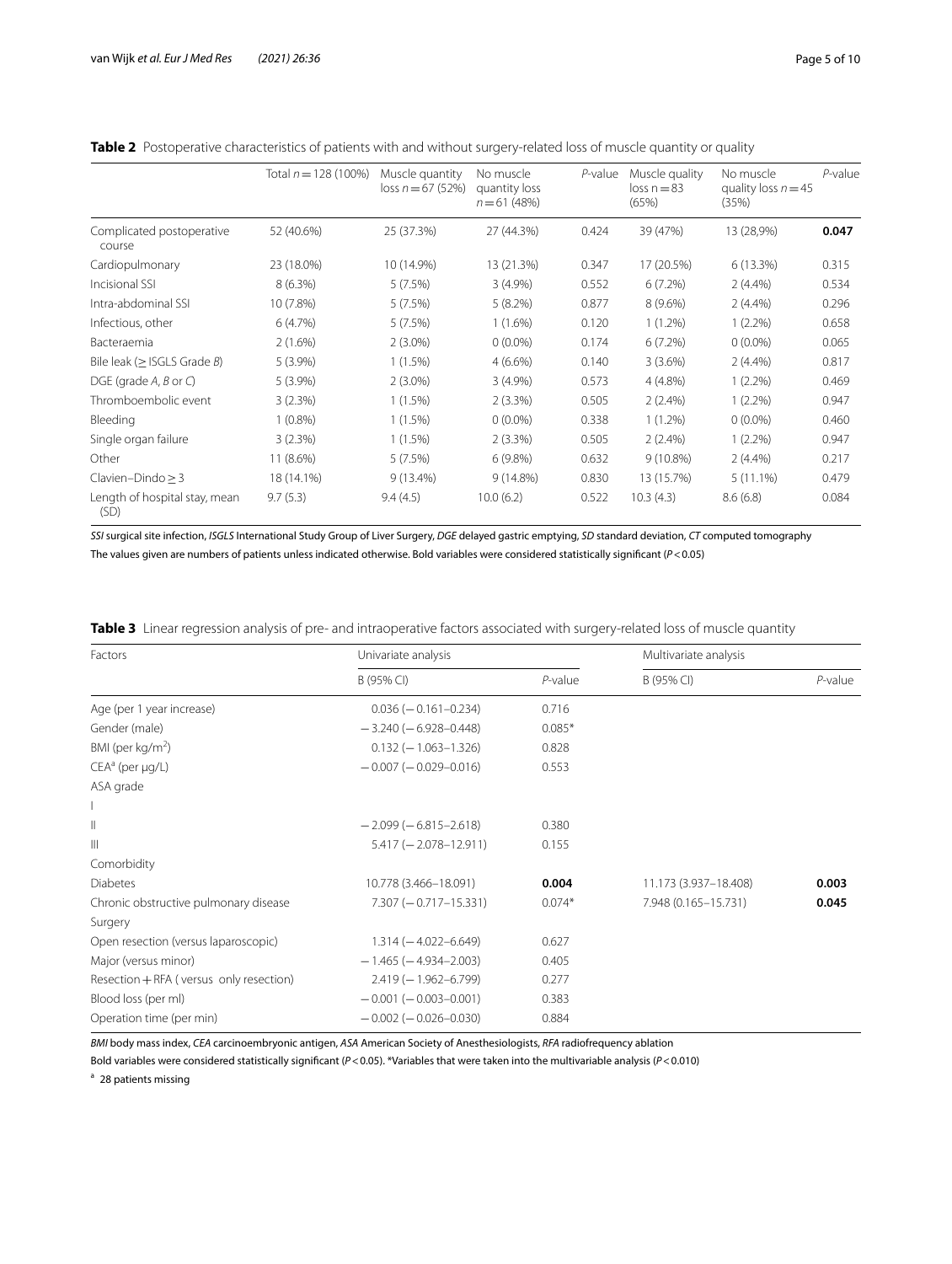compared to the other group  $(24.4%)$   $(P=0.001)$ . The duration of the operation was signifcant longer in the patients with surgery-related loss of muscle quality  $(P=0.035)$ .

### **Postoperative characteristics**

Overall, 52 (40.6%) patients had a complicated postoperative course. Of all types of complication, cardiopulmonary complications occurred the most, (*n*=23 18.0%). There were no significant differences found between patients with or without surgery-related loss of muscle quantity for all types of postoperative complications and length of hospital stay. Patients with surgery-related loss of muscle quality had signifcantly more often a complicated postoperative course  $(P=0.047)$  compared to patients without loss of muscle quality, as presented in Table [2](#page-4-0).

### **Pre‑ and intraoperative risk factors for surgery‑related loss of muscle quantity**

Table [3](#page-4-1) evaluates multiple factors that might be associated with surgery-related loss of muscle quantity. A univariate linear regression analysis suggests that male gender, the presence of chronic obstructive pulmonary disease (COPD) or diabetes are associated with higher percentages of surgery-related loss of muscle quantity (*P*<0.10). After a backward multivariate linear regression selection analysis, the presence of COPD or diabetes were identifed as independent factors associated with higher percentage amounts of surgery-related loss of muscle quantity  $(P<0.05)$ .

### **Pre‑ and intraoperative risk factors for surgery‑related loss of muscle quality**

Table [4](#page-5-0) evaluates multiple factors that might be associated with surgery-related loss of muscle quality. Univariate logistic regression analysis showed that a higher age, male gender, open resection and a longer operation time were associated with surgery-related loss of muscle quality (*P*<0.10). Multivariate logistic regression analysis demonstrated that a higher age, open resection and a longer operation time were signifcantly associated with surgery-related loss of muscle quality (*P*<0.05).

### **Impact of surgery‑related loss of muscle quantity and quality on survival**

No signifcant diferences in overall survival were found between patients with and without muscle quantity loss; however, a trend was seen (log-rank test,  $P=0.170$ ) (Fig.  $1a$  $1a$ ). The overall survival in patients with muscle quality loss was signifcantly lower (log-rank test,  $P=0.012$ ) than that of patients without muscle quality loss (Fig. [1](#page-6-0)b). Patients without muscle quantity and quality muscle loss had signifcantly higher survival than

<span id="page-5-0"></span>**Table 4** Logistic regression analysis of pre- and intraoperative factors associated with surgery-related loss of muscle quality

| Factors                                 | Univariate analysis    |            | Multivariate analysis  |            |
|-----------------------------------------|------------------------|------------|------------------------|------------|
|                                         | OR (95% CI)            | $P$ -value | OR (95% CI)            | $P$ -value |
| Age (per 1 year)                        | 1.059 (1.013-1.107)    | $0.011*$   | 1.082 (1.029-1.138)    | 0.002      |
| Gender (male)                           | $0.508(0.234 - 1.103)$ | $0.087*$   |                        |            |
| BMI (per $kg/m2$ )                      | $1.026(0.911 - 1.154)$ | 0.674      |                        |            |
| $CEAa$ (per $\mu q/L$ )                 | 1.012 (0.996-1.029)    | 0.130      |                        |            |
| ASA grade                               |                        |            |                        |            |
|                                         |                        |            |                        |            |
| Ш                                       | 2.086 (0.795-5.473)    | 2.086      |                        |            |
| Ш                                       | 1.378 (0.256-7.406)    | 0.708      |                        |            |
| Comorbidity                             |                        |            |                        |            |
| <b>Diabetes</b>                         | 1.378 (0.256-7.406)    | 0.708      |                        |            |
| Chronic obstructive pulmonary disease   | 1.089 (0.192-6.187)    | 0.924      |                        |            |
| Surgery                                 |                        |            |                        |            |
| Open resection (versus laparoscopic)    | 6.390 (1.900-21.491)   | $0.003*$   | 6.798 (1.082-24.580)   | 0.003      |
| Major (versus minor)                    | 1.149 (0.549-2.402)    | 0.712      |                        |            |
| Resection + RFA (versus only resection) | 1.800 (0.658-4.920)    | 0.252      |                        |            |
| Blood loss (per ml)                     | 1.001 (1.000-1.001)    | 0.127      |                        |            |
| Operation time (per min)                | $1.007(1.00 - 1.015)$  | $0.041*$   | $1.009(1.001 - 1.017)$ | 0.033      |

*OR* odds ratio, *CI* confdence interval, *BMI* body mass index, *CEA* carcinoembryonic antigen, *ASA* American Society of Anesthesiologists, *RFA* radiofrequency ablation Bold variables were considered statistically signifcant (*P*<0.05). \*Variables that were taken into the multivariable analysis (*P*<0.010)

<sup>a</sup> 28 patients missing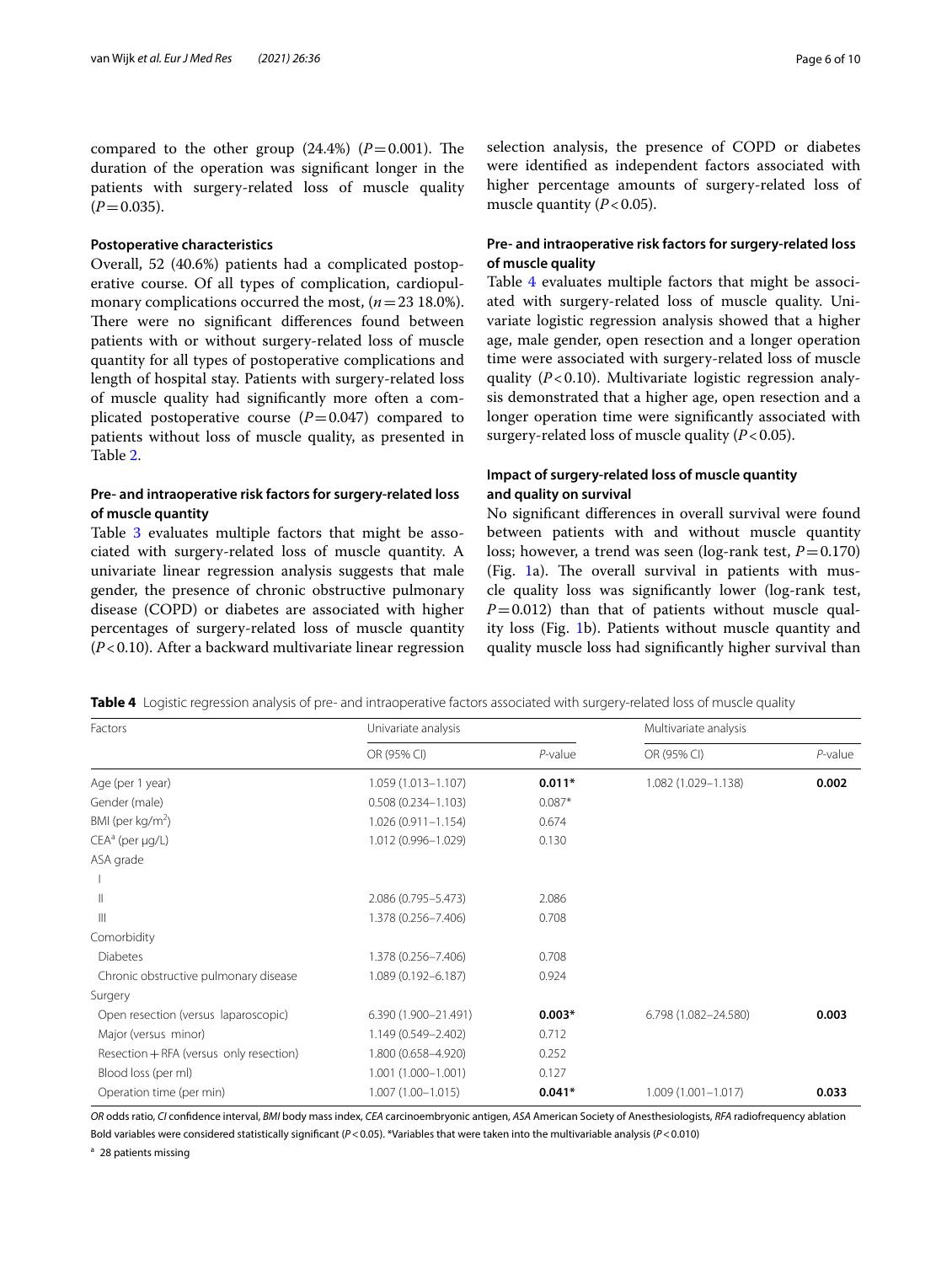

<span id="page-6-0"></span>other categories, while patients with both muscle quantity and quality loss had signifcantly lower survival (logrank test, *P*=0.049) (Fig. [1](#page-6-0)c).

### **Discussion**

The results of the present study demonstrated that more than half of our patients had surgery-related loss of muscle quantity (52%) and/or loss of muscle quality (65%). COPD and diabetes were risk factors for surgery-related loss of muscle quantity. A higher age, open resection and longer operation time were signifcantly associated with surgery-related muscle quality loss. The rate of postoperative complications was signifcantly higher in the group with surgery-related loss of muscle quality. Patients with both muscle quantity and quality loss had the lowest survival.

In accordance with the fndings of Huang et al. [[16](#page-9-0)] diabetes was an independent risk factor for loss of muscle quantity. Diabetes can have negative efects on skeletal muscle function  $[22]$  $[22]$ . The impaired insulin function may cause the loss of body protein, particularly during the katabolic postoperative period  $[23, 24]$  $[23, 24]$  $[23, 24]$  $[23, 24]$  $[23, 24]$ . In the current study, patients with COPD also had a greater risk at loss of muscle quantity. Studies have suggested that chronic obstructive COPD causes respiratory and limb muscle dysfunction [[25,](#page-9-9) [26\]](#page-9-10). However, the mechanisms for how COPD contributes to abdominal muscle atrophy or for surgery-related loss of muscle quantity remain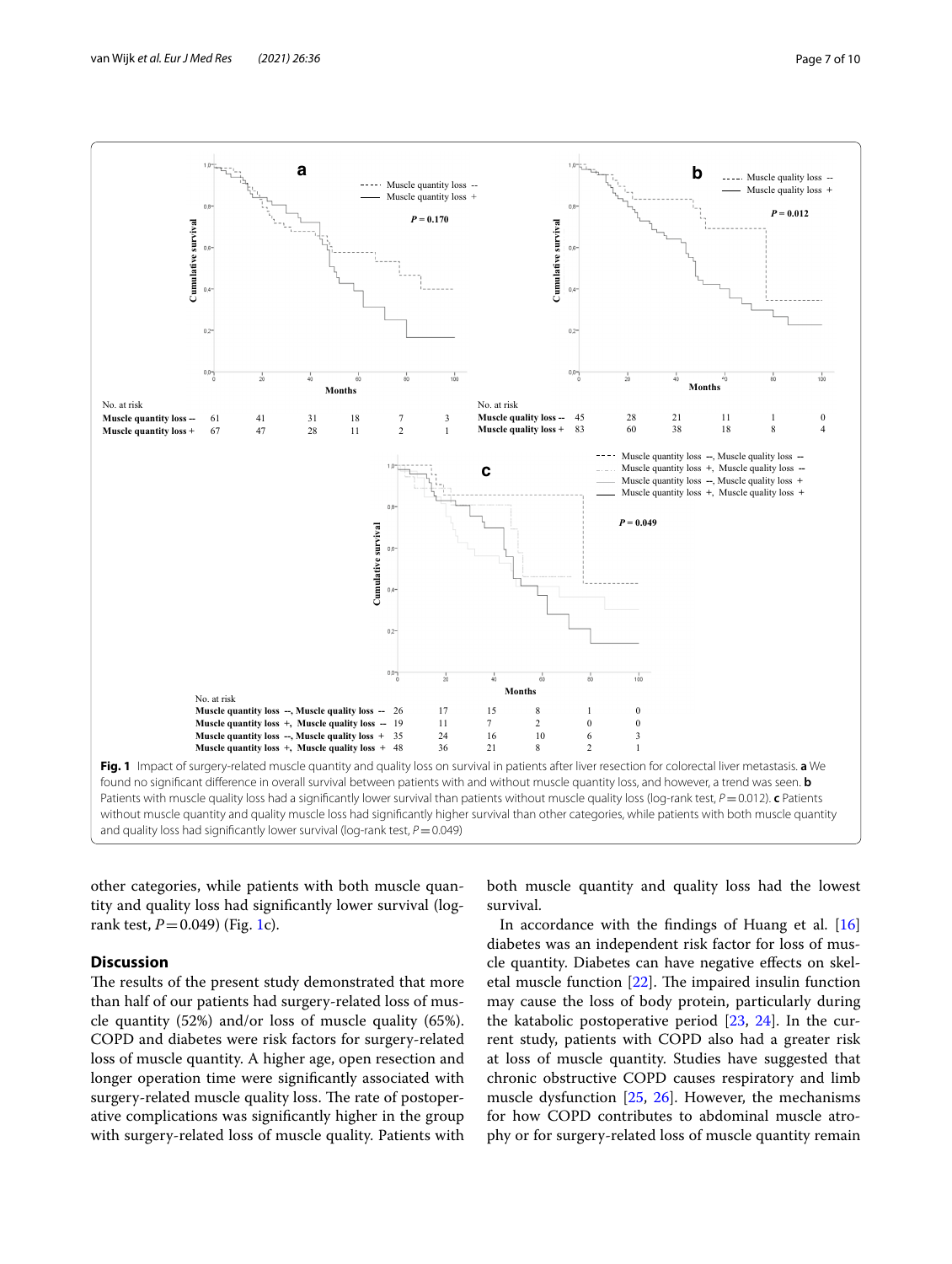unclear [\[27](#page-9-11), [28\]](#page-9-12). An underlying mechanism of why these patients were more prone to surgery-related muscle loss might be oxidative stress, which is inherent to pulmonary diseases such as COPD or asthma  $[29]$  $[29]$ . The oxidative stress could accelerate the process of muscle loss after surgery. However, due to the relatively small numbers of patients with COPD or diabetes, these results should be interpreted with caution and further research is needed to investigate the prognostic value of these two risk factors. Furthermore, a higher age was an independent predictor for surgery-related loss of muscle quality. Previous studies already found a correlation between a higher age and lower muscle quality  $[12]$  $[12]$  and quantity  $[16, 30, 31]$  $[16, 30, 31]$  $[16, 30, 31]$  $[16, 30, 31]$  $[16, 30, 31]$  $[16, 30, 31]$ . However, a correlation between a higher age and higher risk at surgery-related muscle loss has not been described before.

In this study, change in muscle quality was determined by the diference in AMA of the psoas on the pre- and postoperative CT-scan. All CTs were acquired after administration of intravenous contrast medium, according to the standard clinical protocol. This increases the radiodensity by 8 Hounsfeld Units on average [[32](#page-9-16)]. As all scans are acquired using the same contrast-enhanced protocol, the current results refect the measurements in clinical setting and their direct usefulness in clinical practice. Low muscle radiation attenuation may be a refection of increased water content (i.e., muscle edema) but is usually described as a marker for increased intramyocellular triglycerides (i.e., myosteatosis) [[33,](#page-9-17) [34\]](#page-9-18). Tough, in postoperative setting the decrease of muscle radiation attenuation should be interpreted with caution, since it might be infuenced by perioperative fuid shifts. However, during the manual outlining of the muscle borders, the abdominal wall muscles in particular appeared to be afected by muscle edema and the presence of hematoma, especially in the operated right side, due to the subcostal incision, while the psoas muscles visually appeared unaffected by the direct surgical trauma and the surrounding fat did not show any edema. Therefore, in this study, it is assumed that the decrease in density is largely caused by myosteatosis and minimally caused by muscle edema.

Aoyama et al. [\[35\]](#page-9-19) demonstrated that the greatest muscle loss occurs during the frst postoperative week, and implied that this phenomenon was mainly because of increased catabolism caused by cytokine production under surgical stress. This mechanism is called the surgical stress response, which is the body's response to prevent further injury through fuid conservation and substrate mobilisation. The surgical stress response comes with direct and indirect injury during surgery. Indirect surgical trauma occurs through events such as blood loss, alterations in blood pressure, and perfusion. Direct surgical injury is the result of incisions through diferent layers of the abdominal wall, the mobilisation of organs, and resection of organs or tissue  $[36]$  $[36]$ . The response starts with the release of cytokine and infammatory mediators that control a complex process of metabolic, hormonal, and immunological processes, which subsequently results in the breakdown of muscle protein [[37\]](#page-9-21). For example, surgical stress results in insulin resistance [[38](#page-9-22)]. Myosteatosis has also been associated with insulin resistance, supporting the assumption that a postoperative decrease in muscle radiation attenuation of the psoas can be attributed to myosteatosis [\[34](#page-9-18)]. A higher degree of injury results in a higher peak and longer duration of cytokine release, as well as subsequent altered glucose metabolism, protein catabolism, and hormonal dysregulation [\[39](#page-9-23)]. Consequently, this leads to greater muscle loss. This explains why we found in our study that open surgery (versus laparoscopic) and a longer duration of the operation presented to be risk factors for surgeryrelated loss of muscle quality. This knowledge highlights the importance of minimally invasive surgery.

To our knowledge, there is only one previous study that investigated surgery-related changes in muscle quality analysed with abdominal CT-scan on outcome, rather than only muscle quantity [[18\]](#page-9-2). Kobayashi et al. [[18\]](#page-9-2) investigated postoperative changes in skeletal muscle mass and muscle quality, and presented that postoperative loss of skeletal muscle quality was an independent risk factor for the recurrence of hepatocellular carcinoma in patients following a hepatectomy for hepatocellular carcinoma. Our study demonstrated that patients without loss of muscle quantity and quality had signifcantly higher survival than other categories, while patients with both loss of muscle quantity and quality had signifcantly lower survival. Moreover, in our study the rate of postoperative complications was signifcantly higher in the group with surgery-related loss of muscle quality. These results emphasizing the need for further investigation into the aetiology and occurrence of surgery-related muscle loss and possible pathways for prevention [\[40](#page-9-24)]. Despite it has previous described that postoperative complications rates were higher in patients with surgery-related muscle quantity loss, [\[16\]](#page-9-0) it is not yet clear whether the signifcant higher rates of postoperative complications were a cause or efect of surgery-related muscle quantity or quality loss. However, in the light of this: in contrast to other studies, postoperative CT scans in most patients were routinely performed as a standard protocol [[9\]](#page-8-7). In this manner, we prevented the bias that CT scans probably create, because they are performed during a complicated course, which could theoretically infuence the percentage of patients with SML.

Through identifying risk factors for SML, a perioperative intervention may prevent or reduce SML and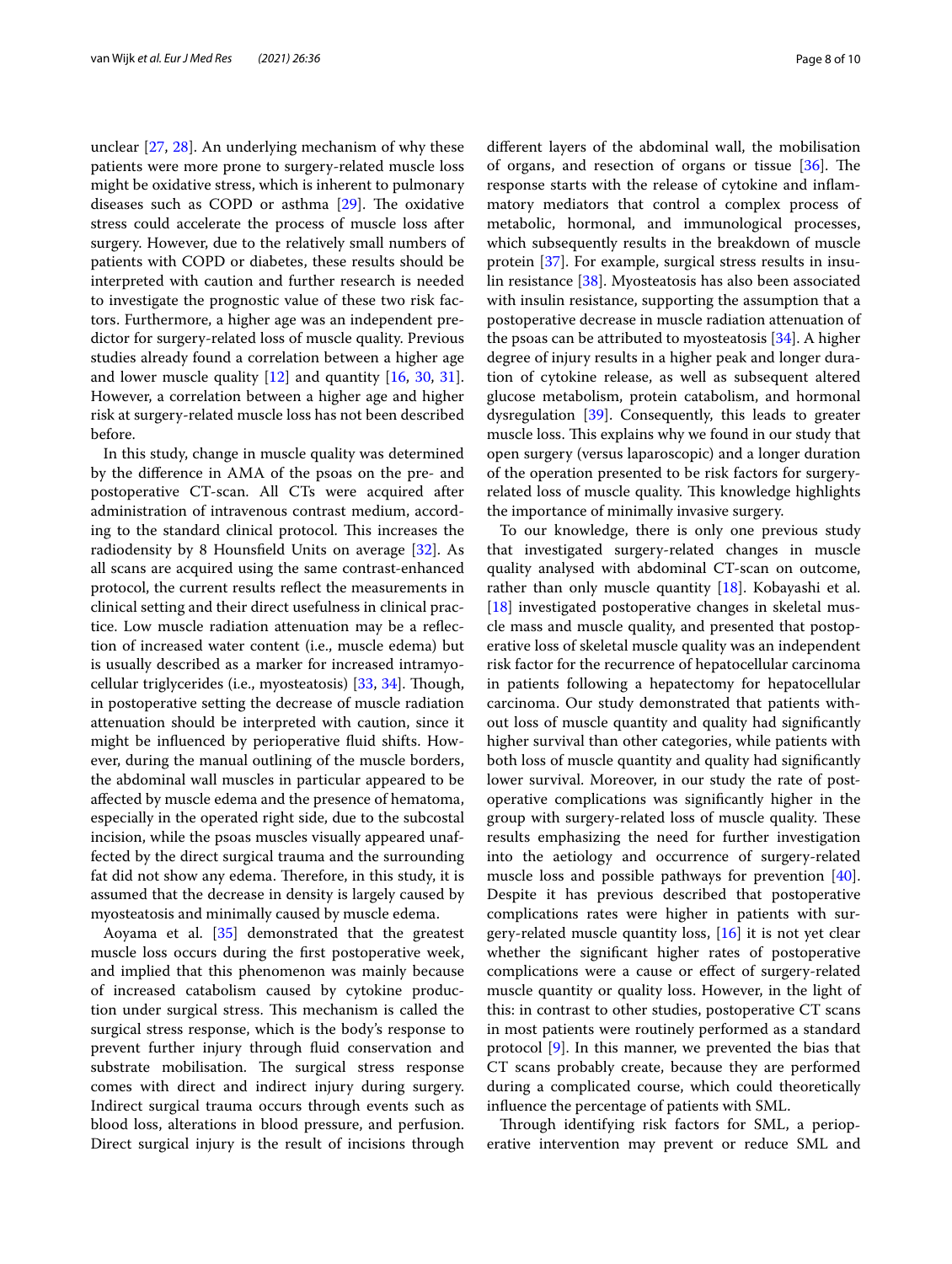subsequently improve postoperative outcomes. Two important risk factors that contributes to muscle loss are malnutrition and inactivity. After surgery, adequate protein supplementation (1.5 g of protein per kg of body weight/day) can infuence the surgical stress response and postoperative catabolism and subsequently treat declines in muscle mass, muscle strength, and functional capacity  $[41]$  $[41]$ . Also sufficient physical activity is critical for preventing muscle loss in patients  $[41, 42]$  $[41, 42]$  $[41, 42]$  $[41, 42]$ . A combination of adequate protein intake and sufficient exercise has been shown to facilitate muscle gain [[43](#page-9-27)[–45](#page-9-28)]. Because of the retrospective nature of our study, data on postoperative protein and specifc data on the degree of mobilisation of the included patients in our study were lacking. This lack of data are limitations of our research. Further research into postoperative protein intake and physical activity will be essential for setting up a proper and feasible protocol to prevent patients sufering muscle loss [\[37](#page-9-21), [40\]](#page-9-24). Furthermore, a promising idea might be the application of neuromuscular electrical stimulation to muscles to maintain muscle thickness after surgery [[46\]](#page-9-29). In conclusion, the current study demonstrated that surgery-related loss of muscle quantity or quality is present in more than half of the patients after liver resection for CRLM. Specifc risk factors for SML could be identifed. Overall survival was lowest in patients with both muscle quantity and quality loss, showing that surgeryrelated loss of muscle quality and quantity may be used in predicting prognosis. To reduce muscle loss, a perioperative programme focused on adequate protein intake combined with early mobilisation, especially for patients in risk groups, could be the frst step.

#### **Acknowledgements**

Not applicable.

#### **Authors' contributions**

Conception and design: LW, SD, AV, and JK. Provision of study materials or patients: ML, DB, AV, and JK. Collection and assembly of data: LW, SD, ML, DB, and AV. Data analysis and interpretation: all authors. All authors read and approved the fnal manuscript.

#### **Funding**

This research did not receive any specifc grant from funding agencies in the public, commercial, or not-for-proft sectors.

#### **Availability of data and materials**

Data are available from the corresponding author on reasonable request.

### **Declarations**

#### **Ethics approval and consent to participate**

This study was approved by the Institutional Review Boards of the University Medical Center Groningen (Research Registration Number: 201800063) and Medisch Spectrum Twente. All patients gave consent for inclusion in this study.

#### **Consent for publication**

Not applicable.

#### **Competing interests**

The authors declare no competing interests*.*

#### **Author details**

<sup>1</sup> Department of Hepatobiliary Surgery and Liver Transplantation, University Medical Center Groningen, Hanzeplein 1, PO Box 30001, 9700 RB Groningen, the Netherlands. <sup>2</sup> Department of Surgery, Medisch Spectrum Twente, Koningsplein 1, 7512 KZ Enschede, the Netherlands.<sup>3</sup> Department of Radiology, Medisch Spectrum Twente, Koningsplein 1, 7512 KZ Enschede, the Netherlands. 4 Department of Radiology, University Medical Center Groningen, Hanzeplein 1, PO Box 30001, 9700 RB Groningen, the Netherlands.

#### Received: 11 September 2020 Accepted: 10 April 2021 Published online: 23 April 2021

#### **References**

- <span id="page-8-0"></span>1. van der Pool AE, Lalmahomed ZS, de Wilt JH, Eggermont AM, Ijzermans JN, Verhoef C. Trends in treatment for synchronous colorectal liver metastases: diferences in outcome before and after 2000. J Surg Oncol. 2010;102(5):413–8.
- <span id="page-8-1"></span>Lalmahomed ZS, Ayez N, van der Pool AE, Verheij J, IJzermans JN, Verhoef C. Anatomical versus nonanatomical resection of colorectal liver metastases: is there a diference in surgical and oncological outcome? World J Surg. 2011;35(3):656–61.
- <span id="page-8-2"></span>3. Dimick JB, Cowan JA, Knol JA, Upchurch GR. Hepatic resection in the United States: indications, outcomes, and hospital procedural volumes from a nationally representative database. Arch Surg. 2003;138(2):185–91.
- Jarnagin WR, Gonen M, Fong Y, DeMatteo RP, Ben-Porat L, Little S, et al. Improvement in perioperative outcome after hepatic resection: analysis of 1,803 consecutive cases over the past decade. Ann Surg. 2002;236(4):397–407.
- <span id="page-8-3"></span>5. Simmonds PC, Primrose JN, Colquitt JL, Garden OJ, Poston GJ, Rees M. Surgical resection of hepatic metastases from colorectal cancer: a systematic review of published studies. Br J Cancer. 2006;94(7):982–99.
- <span id="page-8-4"></span>6. Laurent C, Sa Cunha A, Couderc P, Rullier E, Saric J. Infuence of postoperative morbidity on long-term survival following liver resection for colorectal metastases. Br J Surg. 2003;90(9):1131–6.
- <span id="page-8-5"></span>7. Vigano L, Ferrero A, Lo Tesoriere R, Capussotti L. Liver surgery for colorectal metastases: results after 10 years of follow-up. Long-term survivors, late recurrences, and prognostic role of morbidity. Ann Surg Oncol. 2008;15(9):2458–64.
- <span id="page-8-6"></span>8. Peng PD, van Vledder MG, Tsai S, de Jong MC, Makary M, Ng J, et al. Sarcopenia negatively impacts short-term outcomes in patients undergoing hepatic resection for colorectal liver metastasis. HPB (Oxford). 2011;13(7):439–46.
- <span id="page-8-7"></span>9. van Vledder MG, Levolger S, Ayez N, Verhoef C, Tran TC, Ijzermans JN. Body composition and outcome in patients undergoing resection of colorectal liver metastases. Br J Surg. 2012;99(4):550–7.
- <span id="page-8-8"></span>10. Shachar SS, Williams GR, Muss HB, Nishijima TF. Prognostic value of sarcopenia in adults with solid tumours: a meta-analysis and systematic review. Eur J Cancer. 2016;57:58–67.
- <span id="page-8-9"></span>11. Aleixo GFP, Shachar SS, Nyrop KA, Muss HB, Malpica L, Williams GR. Myosteatosis and prognosis in cancer: systematic review and metaanalysis. Crit Rev Oncol Hematol. 2020;145:102839.
- <span id="page-8-13"></span>12. van Dijk DP, Bakens MJ, Coolsen MM, Rensen SS, van Dam RM, Bours MJ, et al. Low skeletal muscle radiation attenuation and visceral adiposity are associated with overall survival and surgical site infections in patients with pancreatic cancer. J Cachexia Sarcopenia Muscle. 2017;8(2):317–26.
- <span id="page-8-10"></span>13. Weerink LBM, van der Hoorn A, van Leeuwen BL, de Bock GH. Low skeletal muscle mass and postoperative morbidity in surgical oncology: a systematic review and meta-analysis. J Cachexia Sarcopenia Muscle. 2020;11:636–49.
- <span id="page-8-11"></span>14. Otsuji H, Yokoyama Y, Ebata T, Igami T, Sugawara G, Mizuno T, et al. Surgery-related muscle loss and its association with postoperative complications after major Hepatectomy with Extrahepatic bile duct resection. World J Surg. 2017;41(2):498–507.
- <span id="page-8-12"></span>15. Zarinsefat A, Terjimanian MN, Sheetz KH, Stein IC, Mazurek AA, Waits SA, et al. Perioperative changes in trunk musculature and postoperative outcomes. J Surg Res. 2014;191(1):106–12.